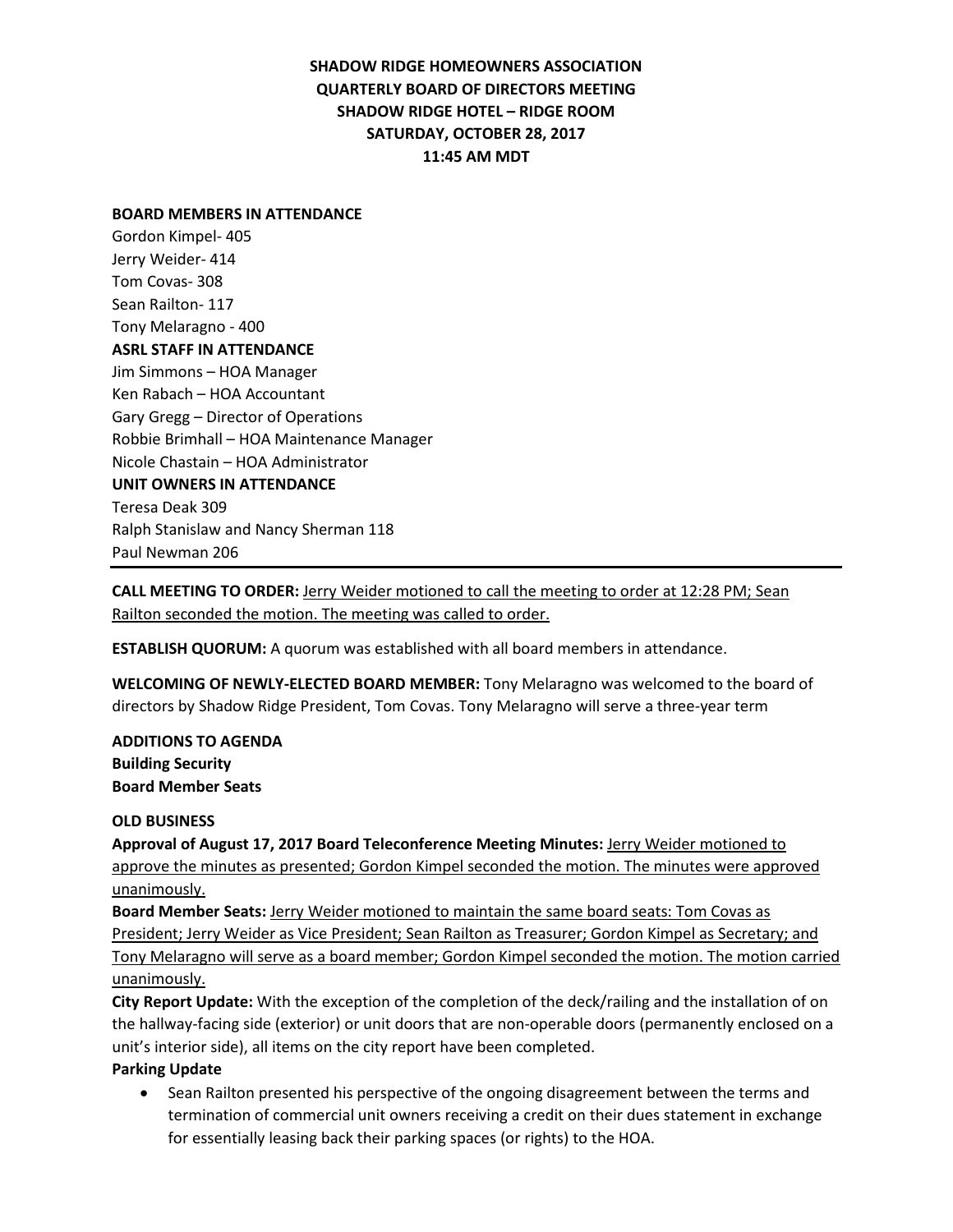- It is believed by HOA attorney Robert Rosing, as stated in the October 2016 board meeting for which Robert Rosing was present, that the board never had the right in the first place to extend this agreement to commercial unit owners.
- Gordon Kimpel requested that Sean Railton sit amongst the owners rather than at the board of directors' head table for this conversation. Sean Railton relocated to the unit owners' seating for the remainder of the conversation to represent himself as a unit owner rather than a board member.
- The board and the commercial unit owners involved in this previously existing agreement discussed this topic and length and ultimately concluded the conversation in disagreement.
- HOA Manager Jim Simmons proposed to the board that they confer with the Shadow Ridge HOA Attorney and illustrate to Robert Rosing what has occurred over the past five years and request that Robert Rosing present what he believes to be a fair and reasonable resolution for all parties. Upon presentation of Robert Rosing's recommendation, the board will decide to move forward, or not, with Robert's recommendation depending on whether or not it best represents the homeowners as a whole. If the board feels the recommendation is in the best interest of the homeowner, they will then present Robert's recommendations to the commercial unit owners and go from there.

### **Building Exterior Lighting**

- Gregory Thomas with GTC was not satisfied with the chosen fixtures. He believes that retrofitting the existing fixtures is the best option. He will research fixtures for lower areas that would complement the existing fixtures.
- It was suggested by a number of board members that the globes on the outside of units be replaced with downward lighting fixtures, potentially on a time-sensor.
- It was noted that Silver King's large sign in the ground is grandfathered in by the city which is why Shadow Ridge is unable to have one similar in size and lighting. The city is much stricter on the availability of square footage for signs. Jim Simmons suggested that the board work with the city to identify what is allowed in terms of replacing signs or adding new signs to improve the signage for Shadow Ridge. It is also noted by board members that the mountain-facing side is a critical location for a sign. Jim Simmons will connect with the city to identify what the options are.

# **Other Capital Projects**

- The projects that have been discussed and will continue to be discussed include: the front entry, the side entry/exit facing the First Time lift, the locker room, and the owner lounge. Tom Covas maintains the opinion that it is best for Shadow Ridge to defer these improvements until the surrounding areas development plans are finalized.
- Westside entry/exit
	- o Jerry Weider suggests that the board begin the planning processes with engineers, city approval, etc. on the west-facing entry/exit and staircase which will also be the eventual general location of the locker room. This way, come April, the association is ready to move forward with improvements to this section of the building.
	- $\circ$  It is noted that this area needs to be more pronounced as an entrance to Shadow Ridge and encourage more owners/guests to utilize it as mountain access and entry to the property/locker room area
	- o Sean Railton noted the importance of the ski locker that are installed being high-quality and built to last. Wintersteiger is well known for their locker/ski storage systems that include boot dryers, glove warmers, etc.
	- o The possibility of an elevator/people mover was brainstormed to transport easier from the street level to the building entry level.